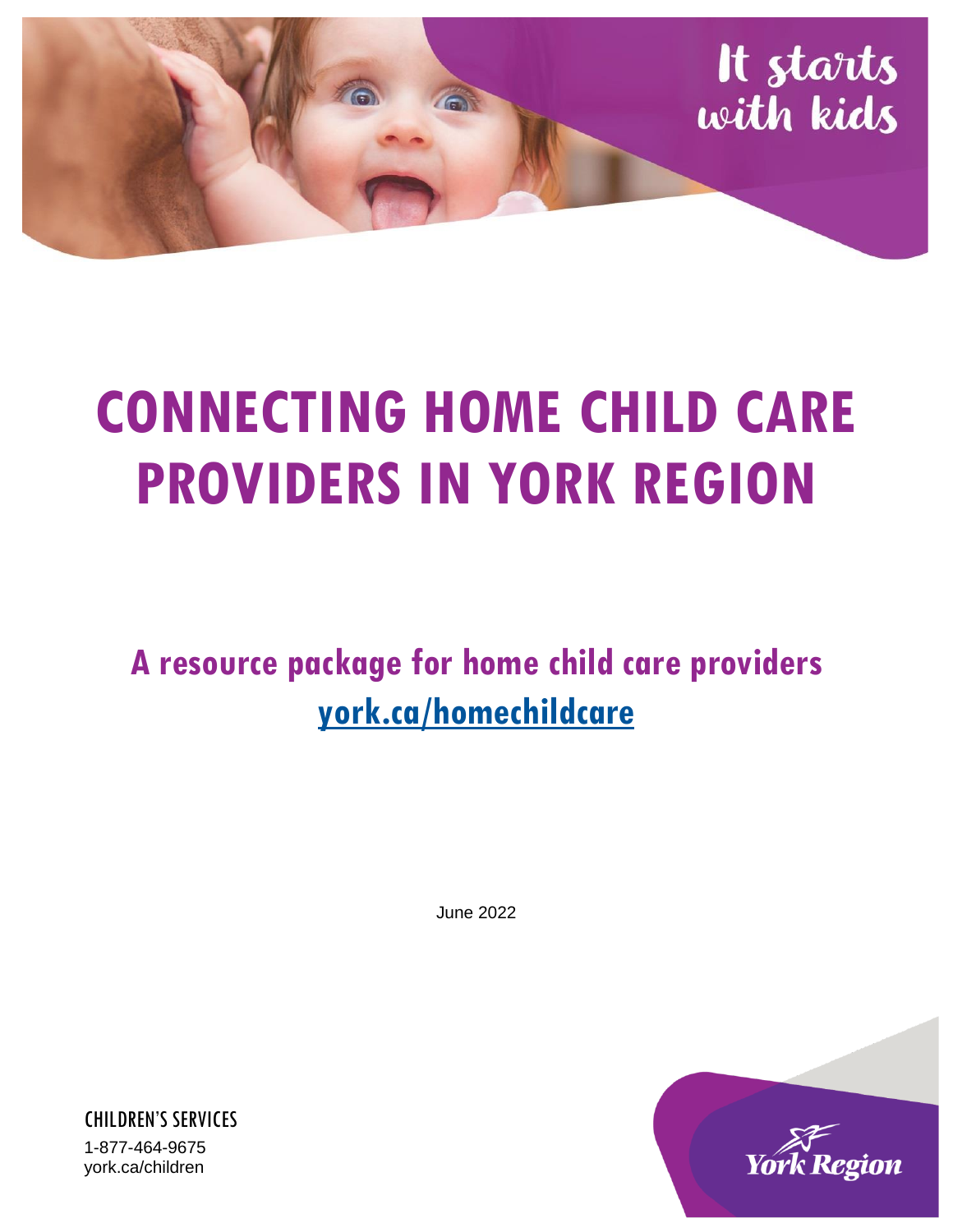# **Table of contents**

| 1. |                                                                                          |  |
|----|------------------------------------------------------------------------------------------|--|
| 2. |                                                                                          |  |
| 3. | Get informed about regulations, health and safety and business planning and financing  7 |  |
| 4. |                                                                                          |  |
|    |                                                                                          |  |
|    |                                                                                          |  |
|    |                                                                                          |  |
|    |                                                                                          |  |
|    |                                                                                          |  |
|    |                                                                                          |  |
|    |                                                                                          |  |
|    |                                                                                          |  |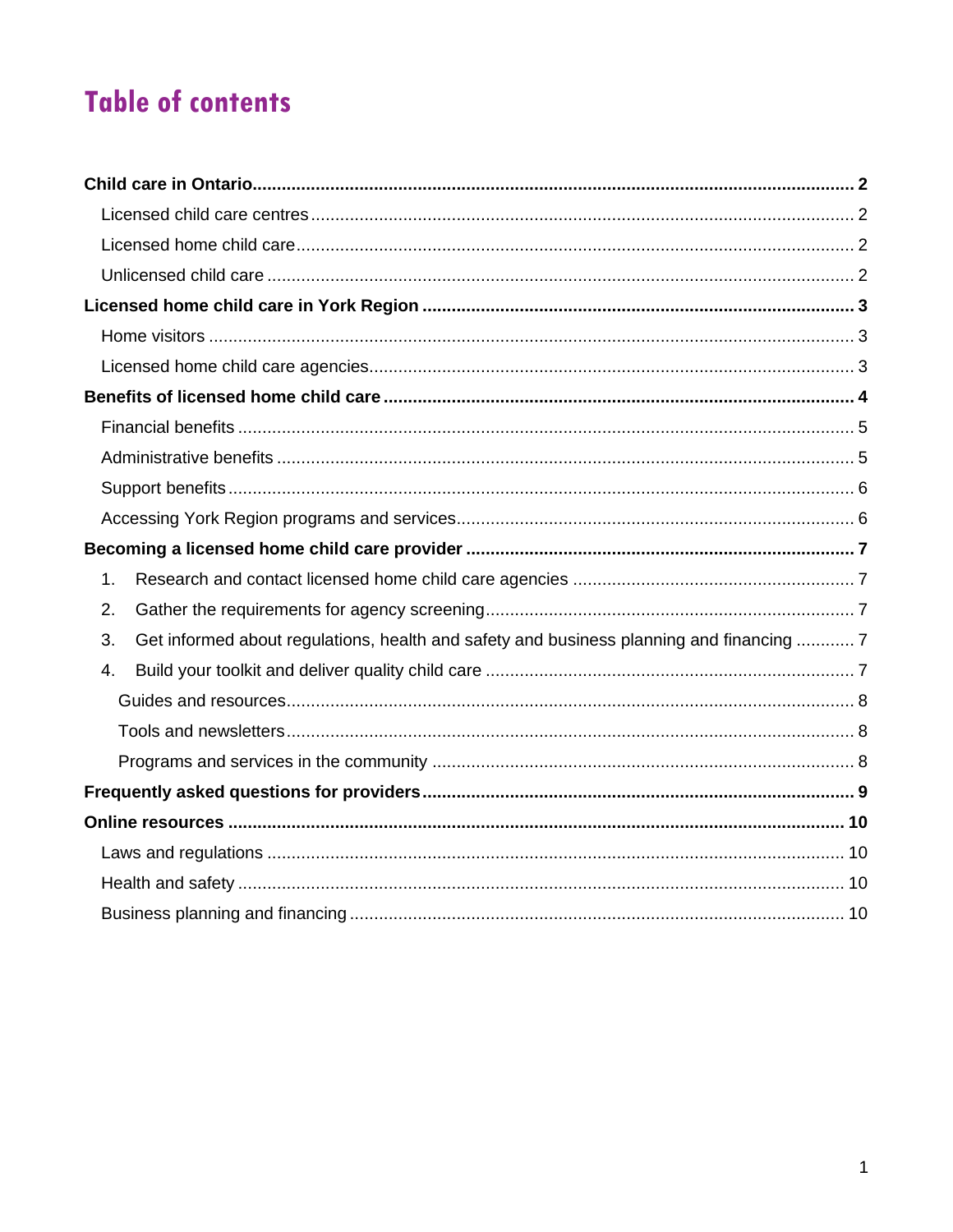# <span id="page-2-0"></span>**Child care in Ontario**

The Regional Municipality of York (York Region) is the Service System Manager for the child care and early years system in York Region.

York Region is responsible for planning and managing the system of services for children ages 0 to 12 years, such as child and family programs and licensed child care services. This includes Child Care Fee Subsidy and funding for child care operators.

Families in Ontario have access to different kinds of child care options for their children: licensed child care centres, licensed home child care programs and unlicensed/informal child care.

### <span id="page-2-1"></span>LICENSED CHILD CARE CENTRES

These centres care for infants, toddlers, pre-school and school-aged children. Examples include nursery schools, full-day and extended hours care and before and after school programs. Centres operate in different locations such as workplaces, community centres, schools and places of worship.

Child care centres are licensed on an annual basis by the Ministry of Education under the *Child Care and Early Years Act, 2014* and are dispersed across York Region. As of , January 2021 there were 576 licensed child care centres across York Region. At least once a year, the Ministry of Education inspects child care centres to ensure they meet specific provincial health, safety and developmental standards.

### <span id="page-2-2"></span>LICENSED HOME CHILD CARE

This involves individual home caregivers caring for children in their own homes. Caregivers may care for infants, toddlers and pre-school aged children, and may include full-day and extended hours and before and after school care for children.

Individual home child care providers or caregivers are not licensed by the Ministry of Education, but are contracted by home child care agencies that are licensed by the Ministry**.** At least once per year, the Ministry of Education inspects licensed home child care agencies, and some home child care locations, to ensure they meet the [licensing standards.](https://www.ontario.ca/laws/regulation/150137)

### <span id="page-2-3"></span>UNLICENSED CHILD CARE

Unlicensed caregivers are not inspected by the Ministry of Education, and are not required to meet most provincial standards; however, there are limitations on the number of children that can be in an unlicensed home that is different than in a licensed home. The Ministry of Education does investigate all complaints from the public about child care providers who may be operating illegally.

Learn more about the types of child care available in Ontario at [ontario.ca/page/types-child-care](https://www.ontario.ca/page/types-child-care)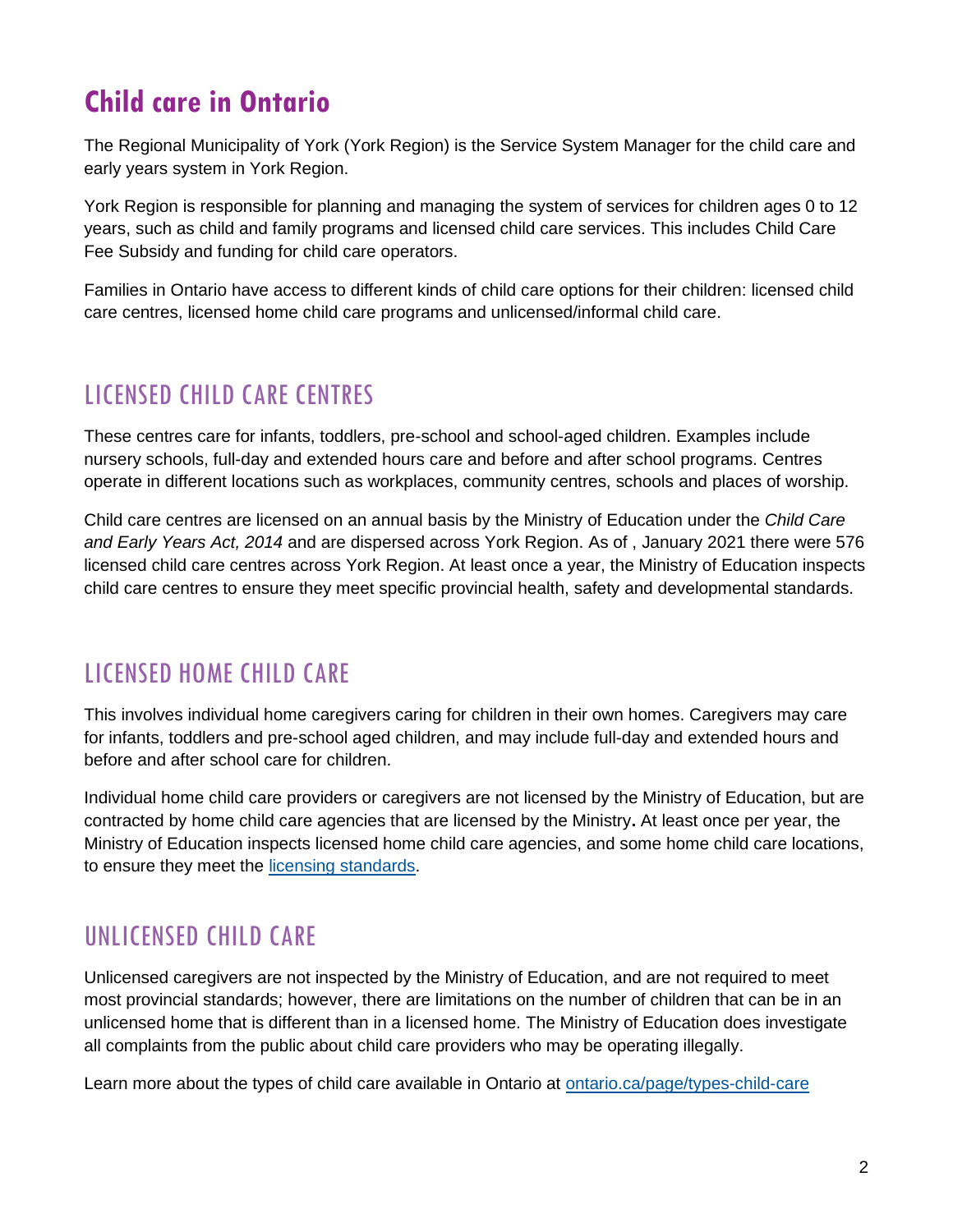## <span id="page-3-0"></span>**Licensed home child care in York Region**

The Ministry of Education licenses home child care agencies that contract individual providers or caregivers who offer child care out of their own homes. Home child care agencies recruit, screen, approve and supervise caregivers who provide child care in their own homes for children from birth to age 13.

### <span id="page-3-1"></span>HOME VISITORS

Home visitors work for home child care agencies and they screen, approve and monitor licensed home child care providers. Home visitors are trained in early childhood education, child development and/or family studies. They have to check all homes to make sure they are safe for children before children are enrolled. They also check in routinely to make sure caregivers are following the provincial requirements and the agency's policies and procedures.

Home visitors help providers in a number of ways, such as:

- Planning activities for children at different stages of their development
- Giving advice about nutritious meal planning
- Helping choose toys and equipment that are safe and suitable for the children

### <span id="page-3-2"></span>LICENSED HOME CHILD CARE AGENCIES

As of January 2022, York Region works with **16 licensed home child care agencies** and currently 118 homes are actively offering licensed home child care services to families.

The licensed home child care agencies that work with York Region are included below. Please look at their websites and contact them to inquire about becoming a home child care provider.

- 1. **Better Than Home** [\(betterthanhomedaycare.ca\)](https://www.betterthanhomedaycare.ca/) Email: [info@betterthanhomedaycare.ca](mailto:info@betterthanhomedaycare.ca) / Telephone: 416-831-1217
- 2. **Circles in the Sun** [\(circlesinthesun.com\)](https://circlesinthesun.com/) Email: [info@circlesinthesun.com,](mailto:info@circlesinthesun.com) [happycircleday@hotmail.com](mailto:happycircleday@hotmail.com) / Telephone: 416-694-0414
- 3. **Daycare Consulting Services Inc.** [\(daycareconsultingservices.ca\)](http://www.daycareconsultingservices.ca/) Email: [info@daycareconsultingservices.ca/](mailto:info@daycareconsultingservices.ca/) Telephone: 416-494-5898
- 4. **Family Day Care Services** [\(familydaycare.com/hiring/be-a-home-child-care-caregiver/\)](https://familydaycare.com/hiring/be-a-home-child-care-caregiver/) Email: [mlmaher@familydaycare.com](mailto:mlmaher@familydaycare.com) / Telephone: 416-922-9556 / [416-922-3434](tel:416-922-3434)
- 5. **Hand-in-Hand Home Child Care Services Inc**. Email: [bhanee@hotmail.com](mailto:bhanee@hotmail.com) / Telephone: 416-282-2790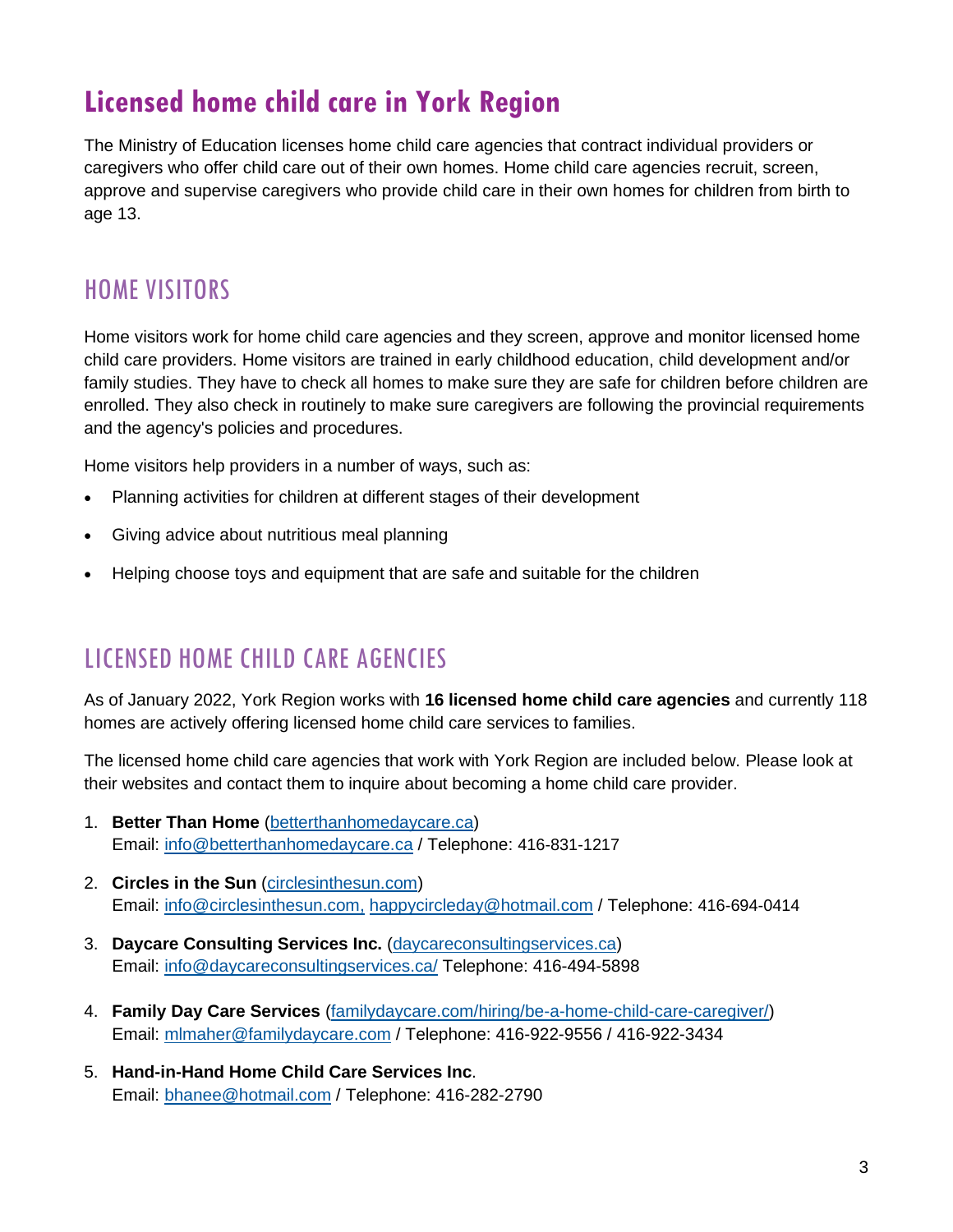- 6. **Happy Kids Family Daycare Agency** [\(happykidsfamily.ca\)](https://happykidsfamily.ca/) Email: [info@happykidsfamily.ca](mailto:info@happykidsfamily.ca) / Telephone: 416-804-6457
- 7. **Hopscotch Home Daycare Agency** [\(hopscotchdaycare.com\)](http://www.hopscotchdaycare.com/) Email: [info@hopscotchdaycare.com](mailto:info@hopscotchdaycare.com) / Telephone: 289-466-1111
- 8. **L'Agence Francophone de Garderie Familiale**  Email: [hjaouich@yahoo.com](mailto:hjaouich@yahoo.com) / Telephone: 647-619-6443
- 9. **Learning Happens Child Care Inc**. [\(learninghappenschildcare.com\)](http://www.learninghappenschildcare.com/) Email: [nadia@learninghappenschildcare.com](mailto:nadia@learninghappenschildcare.com) / Telephone: 416-855-4242
- 10. **Magic Tree Childcare Inc** [\(magictreechildcare.com\)](https://www.magictreechildcare.com/) Email: [mtreechildcare@gmail.com](mailto:mtreechildcare@gmail.com) / Telephone: 416-358-8481
- 11. **Wee Watch – Quality Licensed Home Child Care** [\(weewatch.com](https://www.weewatch.com/) Telephone: 905-479-9671)
	- a. Aurora Day Care Services Inc. (Aurora/King) [\(weewatch.com/provider/aurora/\)](https://www.weewatch.com/provider/aurora/) Email: [sandra@weewatchvaughan.com](mailto:sandra@weewatchvaughan.com) / Telephone: 647-933-1153
	- b. Main Street Day Care Services Inc. (Newmarket) [\(weewatch.com/location/newmarket/\)](https://www.weewatch.com/location/newmarket/) Email: [newmarket@weewatch.com](mailto:newmarket@weewatch.com) / Telephone: 905-953-9902
	- c. Terrace Woods Day Care Services Inc. (Vaughan) [\(weewatch.com/provider/vaughan-2/\)](https://www.weewatch.com/provider/vaughan-2/) Email: [sandra@weewatchvaughan.com](mailto:sandra@weewatchvaughan.com) / Telephone: 647-933-1153
	- d. The York Region Day Care Hotline Inc. (Markham/Stouffville/Unionville) [\(weewatch.com/location/unionville/\)](https://www.weewatch.com/location/unionville/) Email: [unionville@weewatch.com](mailto:unionville@weewatch.com) / Telephone: 905-479-9671
	- e. Trothen Circle Day Care Services Inc. (Richmond Hill/Thornhill) [\(weewatch.com/location/markham/\)](https://www.weewatch.com/location/markham/) Email: [markham@weewatch.com](mailto:markham@weewatch.com) / Telephone: 905-479-9671
- 12. **York Professional Care and Education Inc.** [\(ypce.com/home-child-care\)](https://www.ypce.com/home-child-care/) Email: [kelly@ypce.com,](mailto:kelly@ypce.com) [inquiries@ypce.com](mailto:heather@ypce.com) / Telephone: 905-841-1314 ext. 332
- <span id="page-4-0"></span>13. **Bright Minds Care Inc.** (Bright Minds Care - [Licensed Home Child Care Agency](https://brightmindcare.com/)  [\(brightmindcare.com\)](https://brightmindcare.com/) Email: [urvasi@brightmindcare.com/](mailto:urvasi@brightmindcare.com/) Telephone (647) 947-7791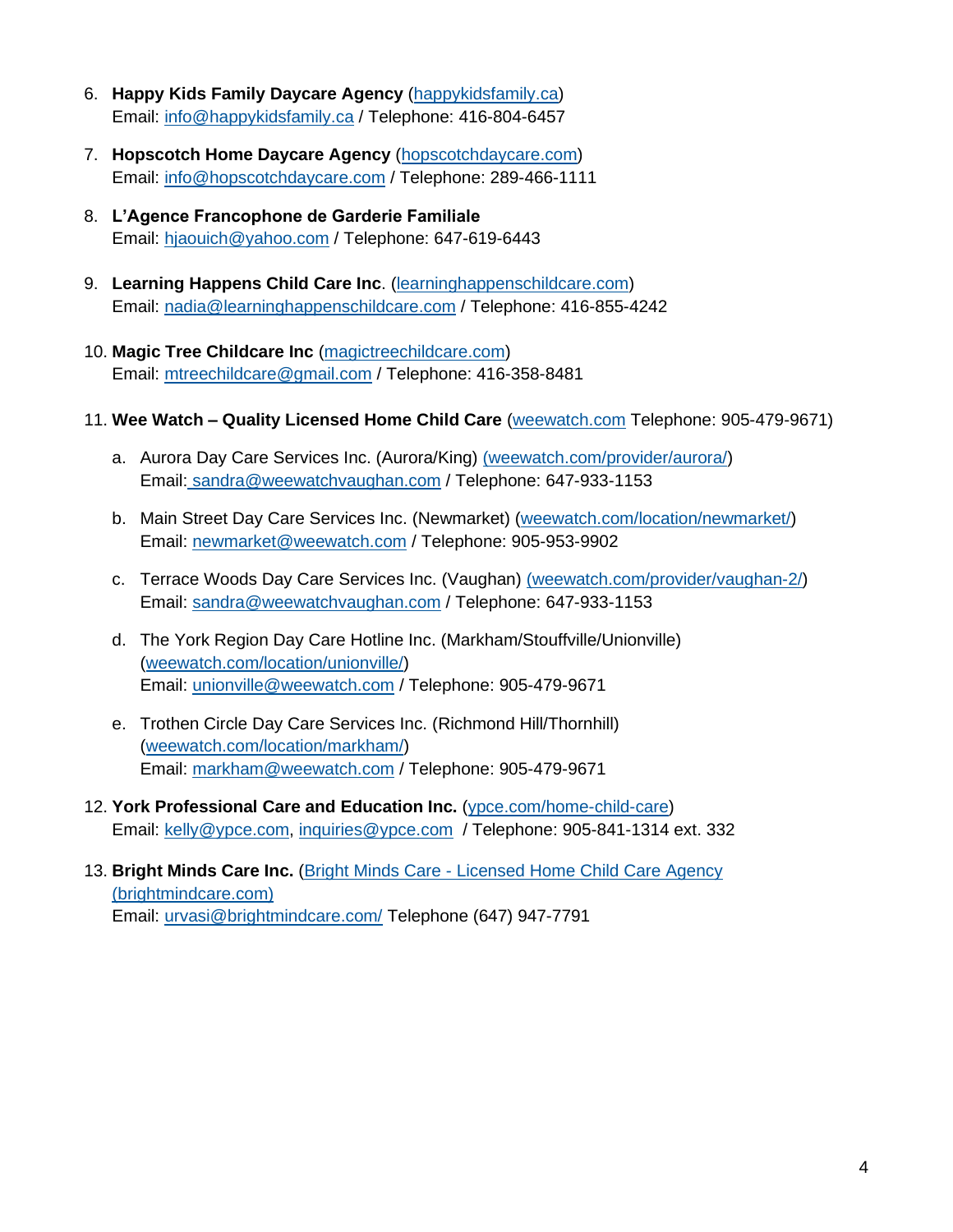# **Benefits of licensed home child care**

There are countless benefits to providing home child care services in your home. Families enjoy great flexibility in their child care arrangements, the ability to place siblings together and the small group sizes of children among other benefits. Licensed home child care providers enjoy many financial, administrative and support benefits, thanks to their agencies, such as professional development opportunities, support and monitoring, funding and child care fee subsidies, among others.

These benefits allow licensed home child care providers to focus on what's most important: providing high-quality care to the children in their care, spending more time with their children and concentrating on building relationships with families. Agencies remove many burdens associated with running a business, allowing providers to prioritize the delivery of quality child care.

### <span id="page-5-0"></span>FINANCIAL BENEFITS

- Licensed home child care providers can access funding from York Region through their home child care agencies, such as:
	- $\circ$  The Home Child Care Enhancement Grant (HCCEG) to support wage increases of licensed home child care providers
	- o General Operating Grant to support the costs of operating licensed child care programs to reduce wait times, stabilize or reduce service fees, strengthen service levels and access to high quality care
	- $\circ$  Licenced Home Child Care Base Funding to increase compensation for home child care providers
	- $\circ$  Special Purpose Funding to support the transformation and stabilization of the licensed home child care system through Play-Based Materials and Equipment Funding, and Capacity Building and Professional Learning Funding

Licensed child care agencies may receive funding from York Region and distribute funding to their licensed home child care providers accordingly.

- Providers are not penalized with wage reductions for taking children receiving Child Care Fee Subsidy through York Region
- Providers receive the benefits of tax credits so parents can file their child care claims
- Agencies collect payment from parents so providers don't have to deal with the trouble of collecting late or delinquent payments
- Providers are guaranteed a paycheque from agencies on a consistent basis and may be covered for portions of payment periods for absences of sick children

### <span id="page-5-1"></span>ADMINISTRATIVE BENEFITS

- Licensed home child care agencies play an important part in supporting providers such as:
	- $\circ$  Sharing important reminders with providers to help reduce any missed administrative duties, such as maintaining daily logs and attendance sheets
	- $\circ$  Notifying providers about important policy changes or news from the Ministry of Education and amendments to the *Child Care and Early Years Act, 2014* (CCEYA)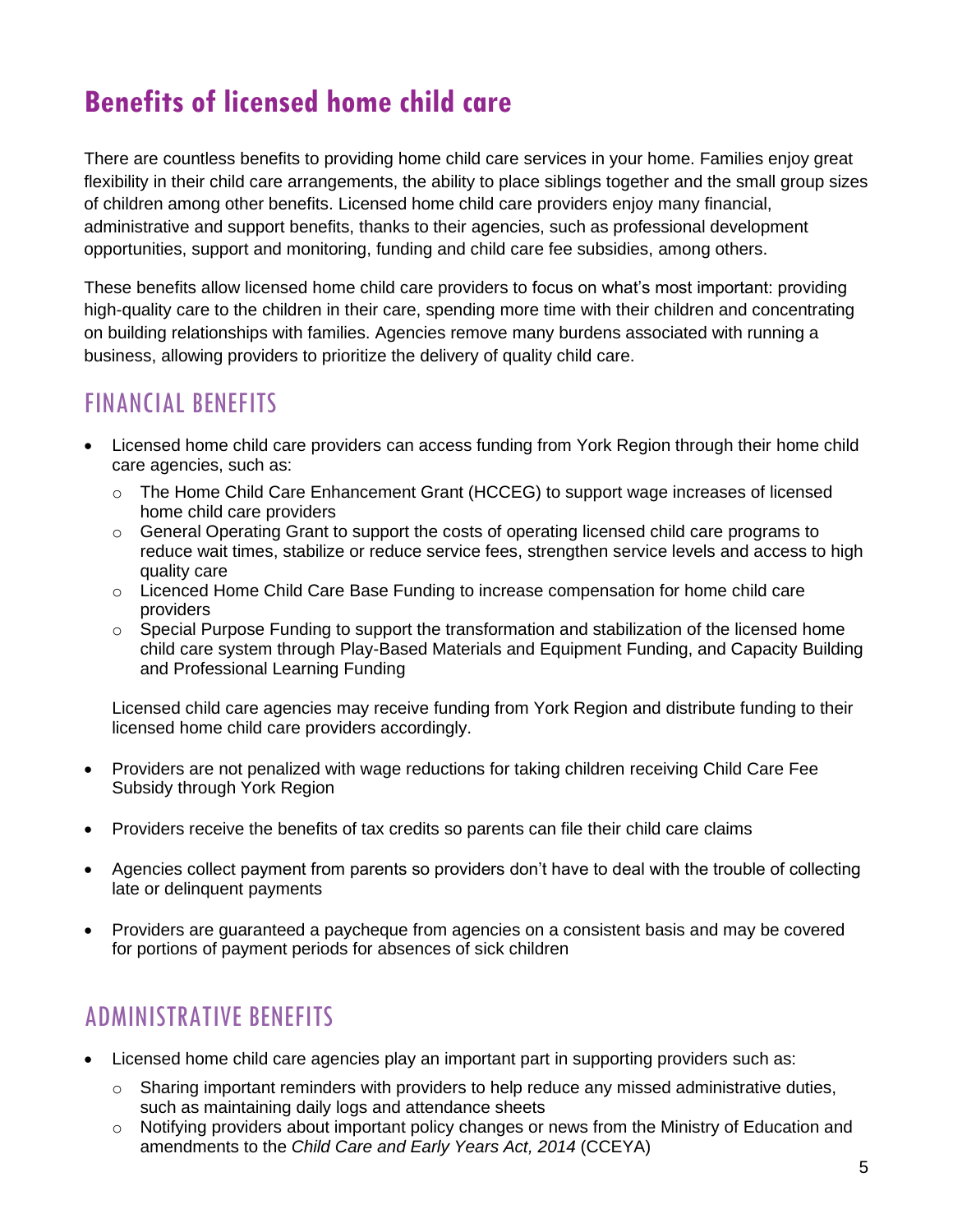- $\circ$  Advertising available spots for providers and covering applicable marketing costs and planning
- $\circ$  Providing support for protocols and assisting with serious occurrences to help relieve stress during emergency situations
- Families are provided with agency reports after home visits in addition to their provider's monthly reports, which updates parents about their child's development. This allows providers and parents to plan towards the development of each child collaboratively
- Home vacancies are actively filled with children already registered with agencies so providers don't have to worry about filling any spaces in their homes

### <span id="page-6-0"></span>SUPPORT BENEFITS

- Licensed home child care providers enjoy many support benefits, such as:
	- $\circ$  Having the independence and freedom to run their own business from home
	- $\circ$  Using agency equipment and resources that are maintained and replaced under agency costs
	- $\circ$  Accessing resources from home visitors (agency area supervisors or Registered Early Childcare Educators (RECE)) during home visits such as information about Ontario's *How Does Learning Happen* Pedagogy, asking questions providers may have about their children or families
- Agencies provide support in numerous ways, including:
	- o Maintaining open communication with providers through frequent newsletters
	- $\circ$  Encouraging ongoing educational and professional development opportunities with capacity building and networking workshops
	- $\circ$  Covering sick days/vacations so providers don't have to find cover for days off
	- o Assisting with startup information for home businesses with agency manuals and training

#### <span id="page-6-1"></span>ACCESSING YORK REGION PROGRAMS AND SERVICES

Licensed home child care providers can also provide equal opportunities to children of all abilities, thanks to York Region programs and services such as Child Care Fee Subsidy, Early Intervention Services - Inclusion Support Services program and professional development opportunities.

**Child Care Fee Subsidy** is a first-come-first-served program that reduces the amount of money families have to pay licensed child care providers to care for children under the age of 13. Families receiving fee subsidy can use licensed home child care for their children. Learn more at [york.ca/childcaresubsidy](http://www.york.ca/childcaresubsidy) 

The **Inclusion Support Services** program supports children with special needs from birth to age 13 who attend licensed child care, including licensed home child care. Support provided includes child development screening, individual program plans for children, consultative program visits, recommending activities that teach children new skills and promote development, referrals to community agencies, transition to school support and more. Learn more at [york.ca/specialneeds](http://www.york.ca/specialneeds) 

Licensed home child care providers can also attend **training for early learning and child care professionals** to support ongoing learning and development. These trainings build capacity of providers to provide high-quality and inclusive child care early learning and family-centred programs and services.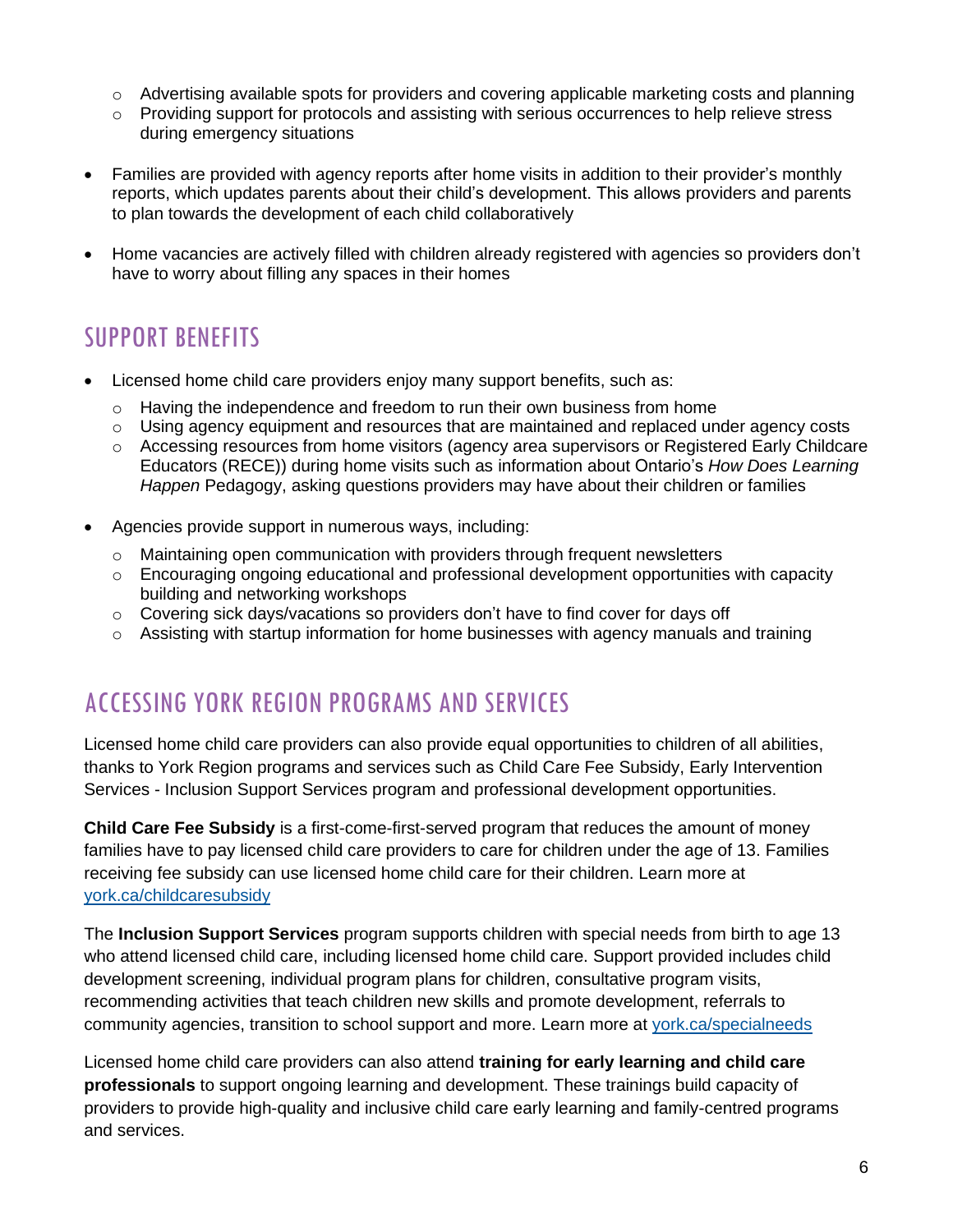# <span id="page-7-0"></span>**Becoming a licensed home child care provider**

If you are interested in becoming a licensed home child care provider, here are some steps to guide you the process.

### <span id="page-7-1"></span>1. RESEARCH AND CONTACT LICENSED HOME CHILD CARE AGENCIES

As of January 2022, York Region works with licensed home child care agencies that have providers in all nine local cities and towns. The current list is included on page three. Research the agencies thoroughly and identify those that you wish to work with. Check out their websites, send inquiry emails and call and ask questions about their screening and registration processes.

### <span id="page-7-2"></span>2. GATHER THE REQUIREMENTS FOR AGENCY SCREENING

After researching and talking to the agency of your choice, gather the requirements you need to become a licensed home child care provider as per their screening processes. Some include:

- A police vulnerable sector check (this process may take seven to 10 business days)
- A current certificate in Standard Aid with Child and Infant CPR
- Child care liability insurance
- Automobile liability insurance
- Health assessments and immunizations recommended by a local medical officer of health for residents and private children in the home

Requirements and screening processes vary among agencies.

## <span id="page-7-3"></span>3. GET INFORMED ABOUT REGULATIONS, HEALTH AND SAFETY AND BUSINESS PLANNING AND FINANCING

The online links section provided at the end of this resource package includes websites filled with information about laws and regulations, health and safety and business planning and financing. This information will help you better prepare yourself as a home child care provider and what this entails.

### <span id="page-7-4"></span>4. BUILD YOUR TOOLKIT AND DELIVER QUALITY CHILD CARE

Now that you have completed your research, identified the licensed home child care agency that you want to work with and have submitted all the documents required for the screening process, you are ready to start your successful home child care business. It's time to build your toolkit and get prepared to deliver quality child care in your home.

York Region is here to support you in providing quality child care. York Region supports children, families, child care providers and the community in providing high-quality services so children have the best start in life and grow to become part of strong communities.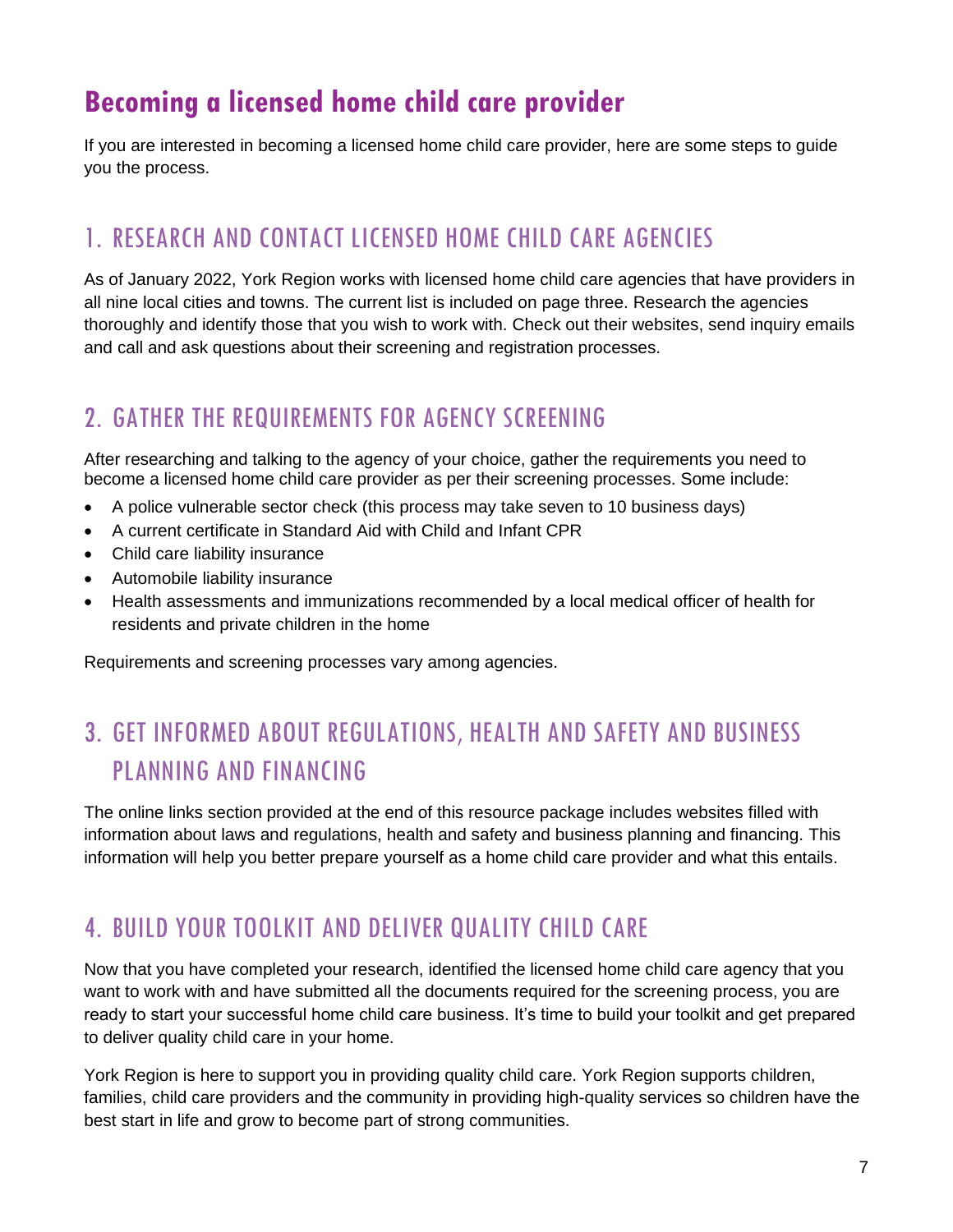Visit [york.ca/children](http://www.york.ca/children) to learn about children's services and programs that can help you deliver quality child care and help you create an accessible, high-quality and inclusive early learning environment. Some examples are included below.

#### <span id="page-8-0"></span>**Guides and resources**

- A **[Public Health Guide for Child Care Providers](https://www.york.ca/wps/wcm/connect/yorkpublic/c0059b01-7285-479b-a00a-afc8589e0a38/A+Public+Health+Guide+for+Child+Care+Providers.pdf?MOD=AJPERES&CVID=m.NEVnA)** with information on how to provide a safe and healthy environment for children in a child care setting
- The **[Red Flags Guide](https://www.york.ca/wps/wcm/connect/yorkpublic/054ca0a9-0027-46a3-b817-452890b3038b/Red+Flags+Guide.pdf?MOD=AJPERES&CVID=mWE8F1O)**, which is quick reference tool to assist early years and health care professionals in knowing when and where to refer children from birth to the age of six years for whom there are potential health, growth and development concerns
- **[Nutrition resources](https://www.york.ca/wps/portal/yorkhome/support/yr/childrensservices/nutritionforchildcarecentres/)** for child care settings such as:
	- o Menu Planning and Supportive Nutrition Environments in Child Care Settings Practical Guide
	- o Menu and Nutrition Environments Self-Assessment Tool for Child Care Settings
	- o Paint Your Plate with Vegetables and Fruit A Toolkit for Ontario Child Care Providers
	- $\circ$  Sample weekly menu planning forms including a four-week preschooler menu and a one-week menu planning form for before and after school programs
	- o Online learning modules
	- $\circ$  Workshops for groups of child care providers (minimum of 10 participants) including nutrition for children in child care settings, paint your plate with vegetable and fruit workshop and menu planning for healthy meals and schools

#### <span id="page-8-1"></span>**Tools and newsletters**

- Sign up for the **[Connections](https://us14.list-manage.com/subscribe?u=f702b066a3fb3b702a17a8e03&id=e13e99f63c)** quarterly e-newsletter for child care and early years professionals, which is filled with helpful information about programs and services, funding opportunities, best practices in child care and much more
- Use the **[Early Years Program Finder](https://ww6.yorkmaps.ca/Html5Viewer24/Index.html?viewer=ChildrensServices.YorkMaps)**, an online map for parents and caregivers to search for licensed child care centres, family drop-in programs and EarlyON Child and Family Centres in York Region

#### <span id="page-8-2"></span>**Programs and services in the community**

- **[EarlyON Child and Family Centres](http://www.york.ca/earlyon)**, which offer free drop-in programs for caregivers and children from birth to six years of age in Ontario. EarlyON centres are welcoming places where you and your child can
	- $\circ$  Join fun activities reading, storytelling, sing-alongs, games and more
	- o Get advice from professionals trained in early childhood development
	- o Find out about other family services in your community
	- o Connect with other families and caregivers with young children
- Through **[Early Intervention Services](http://www.york.ca/specialneeds)**, children with special needs and their families and caregivers can access programs at home and in licensed child care settings, including licensed home child care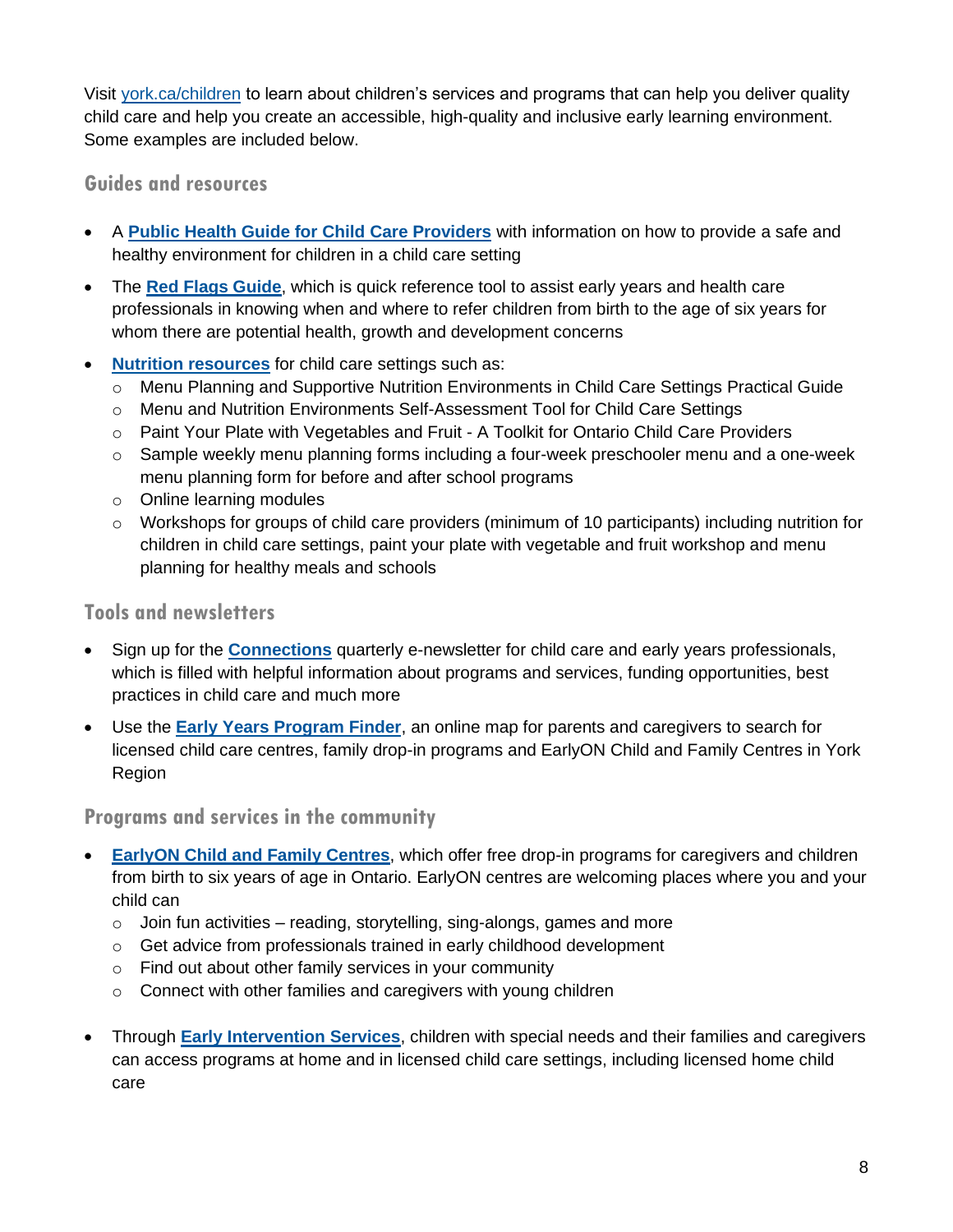# <span id="page-9-0"></span>**Frequently asked questions for providers**

#### **What experience do I need to become a licensed home child care provider?**

Home child providers should have experience with children, such as taking care of family members, working with children or volunteering with children.

#### **Who should I contact if I want to become a licenced home child care provider?**

Contact your licensed home child care agency of choice and ask them about their screening processes and how to become a licensed provider. Agencies acquire and hold the licenses from the Ministry of Education for their licensed home child care providers.

#### **How many children can a licensed home child care provider care for?**

As of July 1, 2019, under the *Child Care and Early Years Act, 2014*, a licensed home child care provider can care for a maximum of six (6) children under the age of 13. Providers must care for a maximum of only three (3) children under the age of two (2) (including their own children).

#### **Does a provider have to count their own children?**

Yes. Licensed home child care providers must count their own children under the age of four (4). As of July 1, 2019, providers no longer need to count their own children aged four (4) and older.

#### **Can a home-based child care provider care for more children if another adult is present?**

No. The maximum number of children applies regardless of the number of adults in the home.

#### **What should I consider when preparing my home for a child care business?**

Prospective licensed home child care providers should consider their hours of operation, how many children they wish to care for, safe indoor and outdoor spaces, equipment, early learning activities and supplies in order to provide high-quality licensed home child care.

#### **How will I get paid?**

Licensed home child care agencies collect fees from families and determine a payment schedule for providers once contracted. Agencies have their own payment schedules. Be sure to discuss any financial questions you may have with your agency.